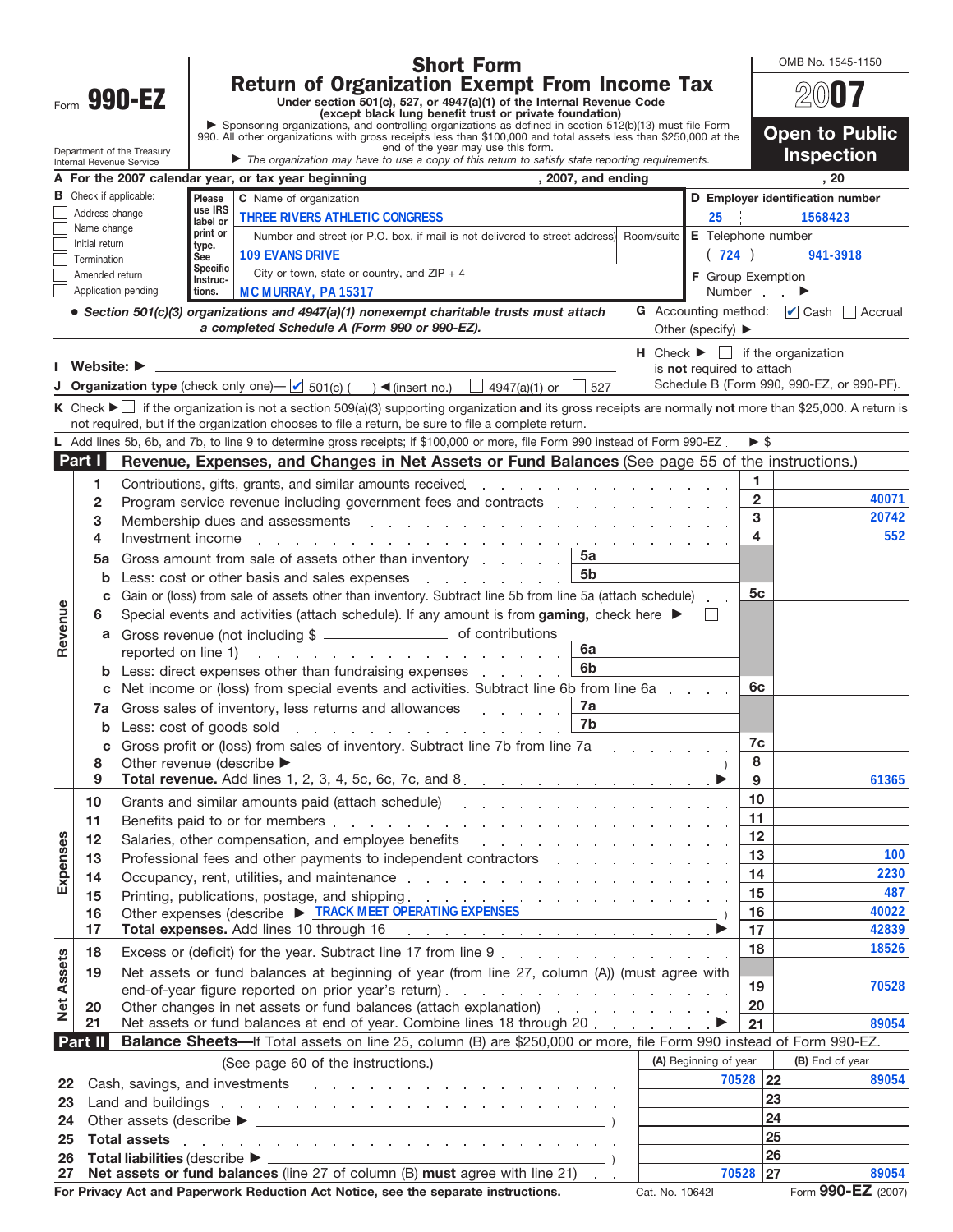|                                                    | Form 990-EZ (2007)                                                                                                                                                                                                                                                                                  |                                                                                                                                                                                                                                |                                   |                                                  |                                                  |                                                                               |                  | Page 2 |  |
|----------------------------------------------------|-----------------------------------------------------------------------------------------------------------------------------------------------------------------------------------------------------------------------------------------------------------------------------------------------------|--------------------------------------------------------------------------------------------------------------------------------------------------------------------------------------------------------------------------------|-----------------------------------|--------------------------------------------------|--------------------------------------------------|-------------------------------------------------------------------------------|------------------|--------|--|
|                                                    | <b>Part III</b><br>Statement of Program Service Accomplishments (See page 60 of the instructions.)                                                                                                                                                                                                  |                                                                                                                                                                                                                                |                                   |                                                  |                                                  | <b>Expenses</b>                                                               |                  |        |  |
| What is the organization's primary exempt purpose? |                                                                                                                                                                                                                                                                                                     |                                                                                                                                                                                                                                |                                   |                                                  | (Required for 501(c)(3)<br>and (4) organizations |                                                                               |                  |        |  |
|                                                    | Describe what was achieved in carrying out the organization's exempt purposes. In a clear and concise manner,<br>describe the services provided, the number of persons benefited, or other relevant information for each program title.                                                             |                                                                                                                                                                                                                                |                                   |                                                  |                                                  | and $\hat{4}\frac{9}{4}\frac{7}{\hat{a}}(1)$ trusts;<br>optional for others.) |                  |        |  |
|                                                    |                                                                                                                                                                                                                                                                                                     |                                                                                                                                                                                                                                |                                   |                                                  |                                                  |                                                                               |                  |        |  |
|                                                    |                                                                                                                                                                                                                                                                                                     |                                                                                                                                                                                                                                |                                   |                                                  |                                                  |                                                                               |                  |        |  |
|                                                    |                                                                                                                                                                                                                                                                                                     |                                                                                                                                                                                                                                |                                   |                                                  |                                                  |                                                                               |                  |        |  |
|                                                    | (Grants \$ ) If this amount includes foreign grants, check here $\Box$                                                                                                                                                                                                                              |                                                                                                                                                                                                                                |                                   |                                                  | 28a                                              |                                                                               |                  |        |  |
|                                                    |                                                                                                                                                                                                                                                                                                     |                                                                                                                                                                                                                                |                                   |                                                  |                                                  |                                                                               |                  |        |  |
|                                                    |                                                                                                                                                                                                                                                                                                     |                                                                                                                                                                                                                                |                                   |                                                  |                                                  |                                                                               |                  |        |  |
|                                                    |                                                                                                                                                                                                                                                                                                     |                                                                                                                                                                                                                                |                                   |                                                  |                                                  |                                                                               |                  |        |  |
|                                                    | (Grants \$ ) If this amount includes foreign grants, check here $\Box$                                                                                                                                                                                                                              |                                                                                                                                                                                                                                |                                   |                                                  | 29a                                              |                                                                               |                  |        |  |
|                                                    |                                                                                                                                                                                                                                                                                                     |                                                                                                                                                                                                                                |                                   |                                                  |                                                  |                                                                               |                  |        |  |
|                                                    |                                                                                                                                                                                                                                                                                                     |                                                                                                                                                                                                                                |                                   |                                                  |                                                  |                                                                               |                  |        |  |
|                                                    |                                                                                                                                                                                                                                                                                                     |                                                                                                                                                                                                                                |                                   |                                                  |                                                  |                                                                               |                  |        |  |
|                                                    | ) If this amount includes foreign grants, check here<br>(Grants \$<br>31 Other program services (attach schedule) expansion and a series and a series of the schedule of the series of the series of the series of the series of the series of the series of the series of the series of the series |                                                                                                                                                                                                                                |                                   |                                                  | 30a                                              |                                                                               |                  |        |  |
|                                                    | (Grants \$                                                                                                                                                                                                                                                                                          | ) If this amount includes foreign grants, check here                                                                                                                                                                           |                                   |                                                  | 31a                                              |                                                                               |                  |        |  |
|                                                    |                                                                                                                                                                                                                                                                                                     |                                                                                                                                                                                                                                |                                   | ▶                                                | 32                                               |                                                                               |                  |        |  |
|                                                    | List of Officers, Directors, Trustees, and Key Employees (List each one even if not compensated. See page 61 of the instructions.)<br>Part IV                                                                                                                                                       |                                                                                                                                                                                                                                |                                   |                                                  |                                                  |                                                                               |                  |        |  |
|                                                    | (A) Name and address                                                                                                                                                                                                                                                                                | (B) Title and average<br>hours per week                                                                                                                                                                                        | (C) Compensation<br>(If not paid, | (D) Contributions to<br>employee benefit plans & | (E) Expense<br>account and                       |                                                                               |                  |        |  |
|                                                    |                                                                                                                                                                                                                                                                                                     | devoted to position                                                                                                                                                                                                            | $enter -0-$ .)                    | deferred compensation                            |                                                  |                                                                               | other allowances |        |  |
|                                                    |                                                                                                                                                                                                                                                                                                     |                                                                                                                                                                                                                                |                                   |                                                  |                                                  |                                                                               |                  |        |  |
|                                                    |                                                                                                                                                                                                                                                                                                     |                                                                                                                                                                                                                                |                                   |                                                  |                                                  |                                                                               |                  |        |  |
|                                                    |                                                                                                                                                                                                                                                                                                     |                                                                                                                                                                                                                                |                                   |                                                  |                                                  |                                                                               |                  |        |  |
|                                                    |                                                                                                                                                                                                                                                                                                     |                                                                                                                                                                                                                                |                                   |                                                  |                                                  |                                                                               |                  |        |  |
|                                                    |                                                                                                                                                                                                                                                                                                     |                                                                                                                                                                                                                                |                                   |                                                  |                                                  |                                                                               |                  |        |  |
|                                                    |                                                                                                                                                                                                                                                                                                     |                                                                                                                                                                                                                                |                                   |                                                  |                                                  |                                                                               |                  |        |  |
|                                                    |                                                                                                                                                                                                                                                                                                     |                                                                                                                                                                                                                                |                                   |                                                  |                                                  |                                                                               |                  |        |  |
|                                                    | Other Information (Note the statement requirement in General Instruction V.)<br><b>Part V</b>                                                                                                                                                                                                       |                                                                                                                                                                                                                                |                                   |                                                  |                                                  |                                                                               |                  | Yes No |  |
| 33                                                 | Did the organization make a change in its activities or methods of conducting activities? If "Yes," attach a                                                                                                                                                                                        |                                                                                                                                                                                                                                |                                   |                                                  |                                                  |                                                                               |                  |        |  |
|                                                    | 33<br>detailed statement of each change<br>المتعاون والمتعاون والمتعاون والمتعاون والمتعاون والمتعاون والمتعاون والمتعاون والمتعاون والمتعاون                                                                                                                                                       |                                                                                                                                                                                                                                |                                   |                                                  |                                                  |                                                                               |                  |        |  |
| 34                                                 | Were any changes made to the organizing or governing documents but not reported to the IRS? If "Yes,"                                                                                                                                                                                               |                                                                                                                                                                                                                                |                                   |                                                  |                                                  |                                                                               |                  |        |  |
|                                                    | 34<br>attach a conformed copy of the changes<br>and a series of the contract of the contract of the contract of the contract of                                                                                                                                                                     |                                                                                                                                                                                                                                |                                   |                                                  |                                                  |                                                                               |                  |        |  |
| 35                                                 | If the organization had income from business activities, such as those reported on lines 2, 6, and 7 (among others), but not                                                                                                                                                                        |                                                                                                                                                                                                                                |                                   |                                                  |                                                  |                                                                               |                  |        |  |
|                                                    | reported on Form 990-T, attach a statement explaining your reason for not reporting the income on Form 990-T.<br>a Did the organization have unrelated business gross income of \$1,000 or more or 6033(e) notice, reporting, and                                                                   |                                                                                                                                                                                                                                |                                   |                                                  |                                                  |                                                                               |                  |        |  |
|                                                    | proxy tax requirements?                                                                                                                                                                                                                                                                             |                                                                                                                                                                                                                                |                                   |                                                  |                                                  | 35a                                                                           |                  |        |  |
|                                                    |                                                                                                                                                                                                                                                                                                     | والمتابع المتابع المالية المتابع المتابع المتابع المتابع المتابع المتابع المتابع المتابع المتابع المتابع المتابع                                                                                                               |                                   |                                                  |                                                  | 35b                                                                           |                  |        |  |
| 36                                                 | Was there a liquidation, dissolution, termination, or substantial contraction during the year? If "Yes," attach a                                                                                                                                                                                   |                                                                                                                                                                                                                                |                                   |                                                  |                                                  |                                                                               |                  |        |  |
|                                                    |                                                                                                                                                                                                                                                                                                     |                                                                                                                                                                                                                                |                                   |                                                  |                                                  | 36                                                                            |                  |        |  |
|                                                    | 37a Enter amount of political expenditures, direct or indirect, as described in the instructions. $\blacktriangleright$ 37a                                                                                                                                                                         |                                                                                                                                                                                                                                |                                   |                                                  | $\bf{0}$                                         |                                                                               |                  |        |  |
|                                                    |                                                                                                                                                                                                                                                                                                     |                                                                                                                                                                                                                                |                                   |                                                  |                                                  | 37 <sub>b</sub>                                                               |                  | V      |  |
|                                                    | 38a Did the organization borrow from, or make any loans to, any officer, director, trustee, or key employee or were                                                                                                                                                                                 |                                                                                                                                                                                                                                |                                   |                                                  |                                                  |                                                                               |                  |        |  |
|                                                    | any such loans made in a prior year and still unpaid at the start of the period covered by this return?                                                                                                                                                                                             |                                                                                                                                                                                                                                |                                   |                                                  |                                                  | 38a                                                                           |                  | ✔      |  |
|                                                    | b If "Yes," attach the schedule specified in the line 38 instructions and enter the amount                                                                                                                                                                                                          |                                                                                                                                                                                                                                | 38b                               |                                                  |                                                  |                                                                               |                  |        |  |
|                                                    | involved<br>the contract of the contract of the contract of the contract of the contract of the contract of                                                                                                                                                                                         |                                                                                                                                                                                                                                |                                   |                                                  |                                                  |                                                                               |                  |        |  |
| 39                                                 | 501(c)(7) organizations. Enter:<br>a Initiation fees and capital contributions included on line 9                                                                                                                                                                                                   | and a strong control of the state of the state of the state of the state of the state of the state of the state of the state of the state of the state of the state of the state of the state of the state of the state of the | 39a                               |                                                  |                                                  |                                                                               |                  |        |  |
|                                                    |                                                                                                                                                                                                                                                                                                     |                                                                                                                                                                                                                                | 39 <sub>b</sub>                   |                                                  |                                                  |                                                                               |                  |        |  |

Form **990-EZ** (2007)